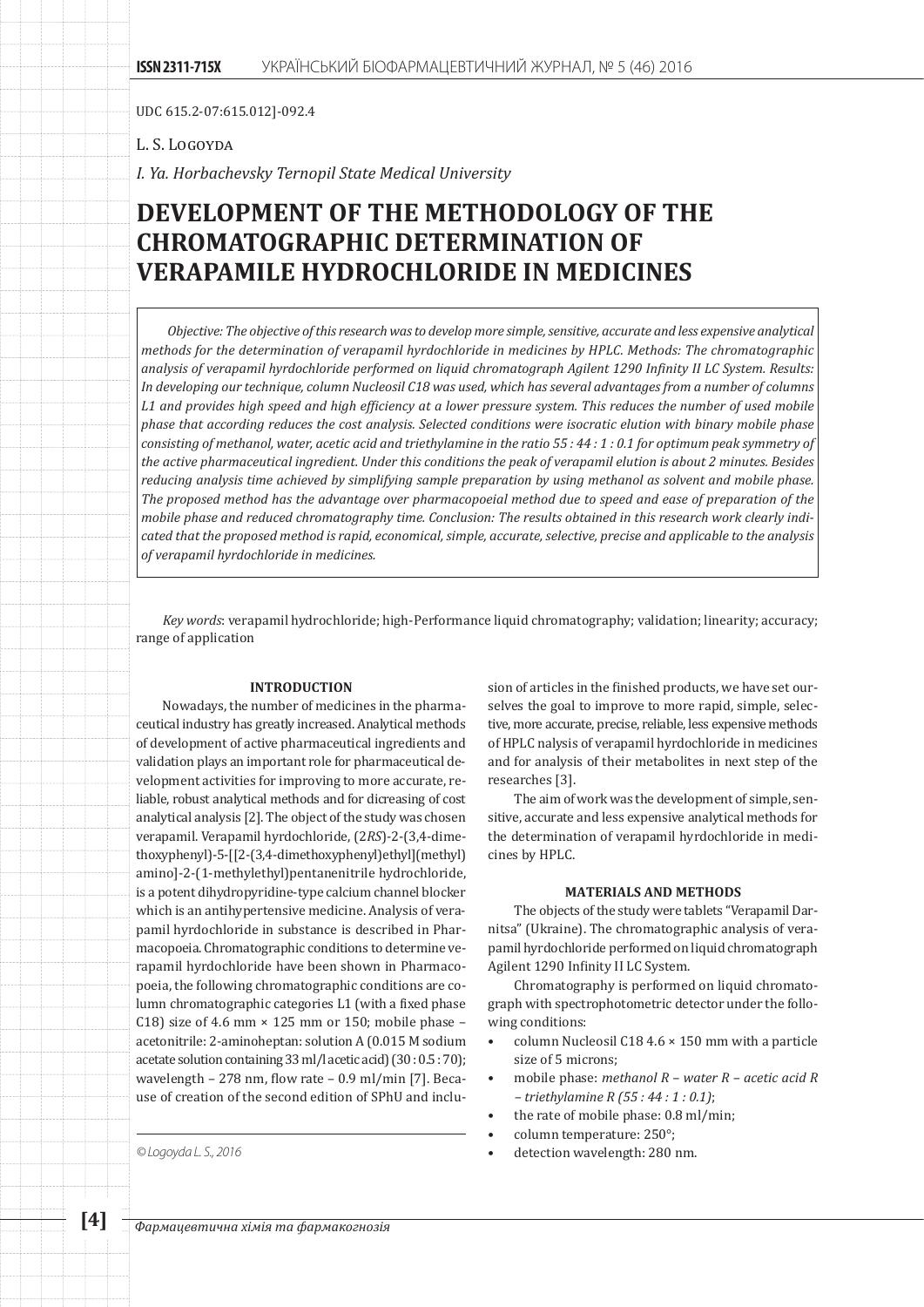#### **Preparation of Test Solution**

*Test solution.* To 62.5 mg powder pounded tablets, add 10 ml of *methanol R*, shake in ultrasonic bath for 10 minutes and add *methanol R* to the volume of 20.0 ml. Filter through a membrane filter with a pore size of 0.45 microns, discarding the first 5 ml of filtrate. 5.0 ml of the resulting filtrate adjusted to 25.0 ml of solvent.

#### **Preparation of SS Solution**

20.0 mg of verapamil hyrdochloride SPhU dissolve in *methanol R* and dilute with the same solvent to 20.0 ml volume. 5.0 ml of the resulting solution adjusted to 25.0 ml of solvent.

Validation of the method was carried out in accordance with the requirements of the SPhU [5, 6].

## **RESULTS AND DISCUSSION**

For elaboration of the method the chromatograms of the standard solution of verapamil hyrdochloride (Fig. 1)

and the test solution of verapamil hyrdochloride (Fig. 2), as well as the dependence of the intensity peaks on the retention time were obtained and analysed.

The results of the analysis are considered reliable if the requirement of the System Suitability Test are performed. The chromatographic system is considered suitable if the following conditions are performed:

- Relative standard deviation calculated peak area for verapamil hyrdochloride should be not more than 1.0 %;
- Symmetry factor calculated on the peak of verapamil hyrdochloride should be less than 2.

The content of verapamil hyrdochloride (X) in one tablet, in milligrams, calculated by the formula:

$$
X = \frac{S_i \cdot m_o \cdot b \cdot P}{S_o \cdot m_i \cdot 100},
$$

where:  $S_i$  – average of the peak areas of verapamil hyrdochloride, calculated from the chromatogram of the test solution;  $S_0$  – average of the peak areas of verapamil hyrdo-



**Fig. 1.** *HPLC chromatograms of the standard solution of verapamil hyrdochloride in the terms of the quantification of verapamil hyrdochloride in tablets*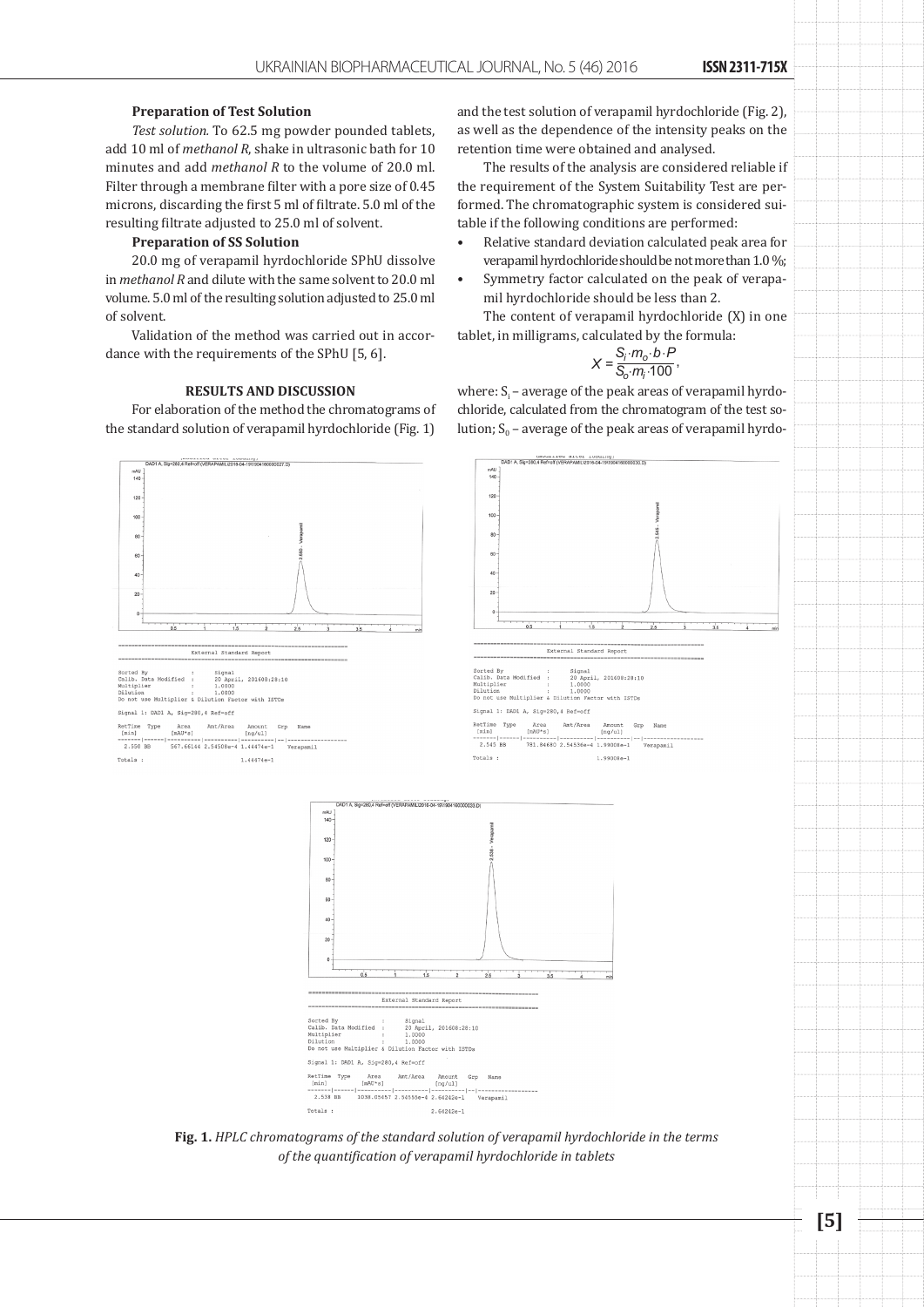



chloride, calculated with the standard solution chromatogram;  $m_0$  – mass of the sample SPhU verapamil hyrdo- $\,$  chloride, in milligrams;  $\rm m_{i}$  – mass of the powder pounded tablets, in milligrams; P – content of the main substance in SPhU verapamil hyrdochloride as a percentage; b – average of weight tablets in milligrams.

In developing this technique, column Nucleosil C18 was used, which has several advantages from a number of columns L1 and provides high speed and high efficiency at a lower pressure system. This reduces the number of used mobile phase that according reduces the cost analysis.

Selected conditions were isocratic elution with binary mobile phase consisting of methanol, water and acetic acid and triethylamine in the ratio 55 : 44 : 1 : 0.1 for optimum peak symmetry of the active pharmaceutical ingredient. Detection was performed at 280 nm. Under this conditions the peak of verapamil elution is about 2 minutes.

The method has the advantage over pharmacopoeial method due to speed and ease of preparation of the mobile phase and reduced chromatography time.

According to the requirements of the SPhU, methods of quantitative determination of medicines must be vali-



**Fig. 3***. Calibration curve for HPLC chromatographic determination of verapamil hyrdochloride in tablets and metrological characteristics of linearity*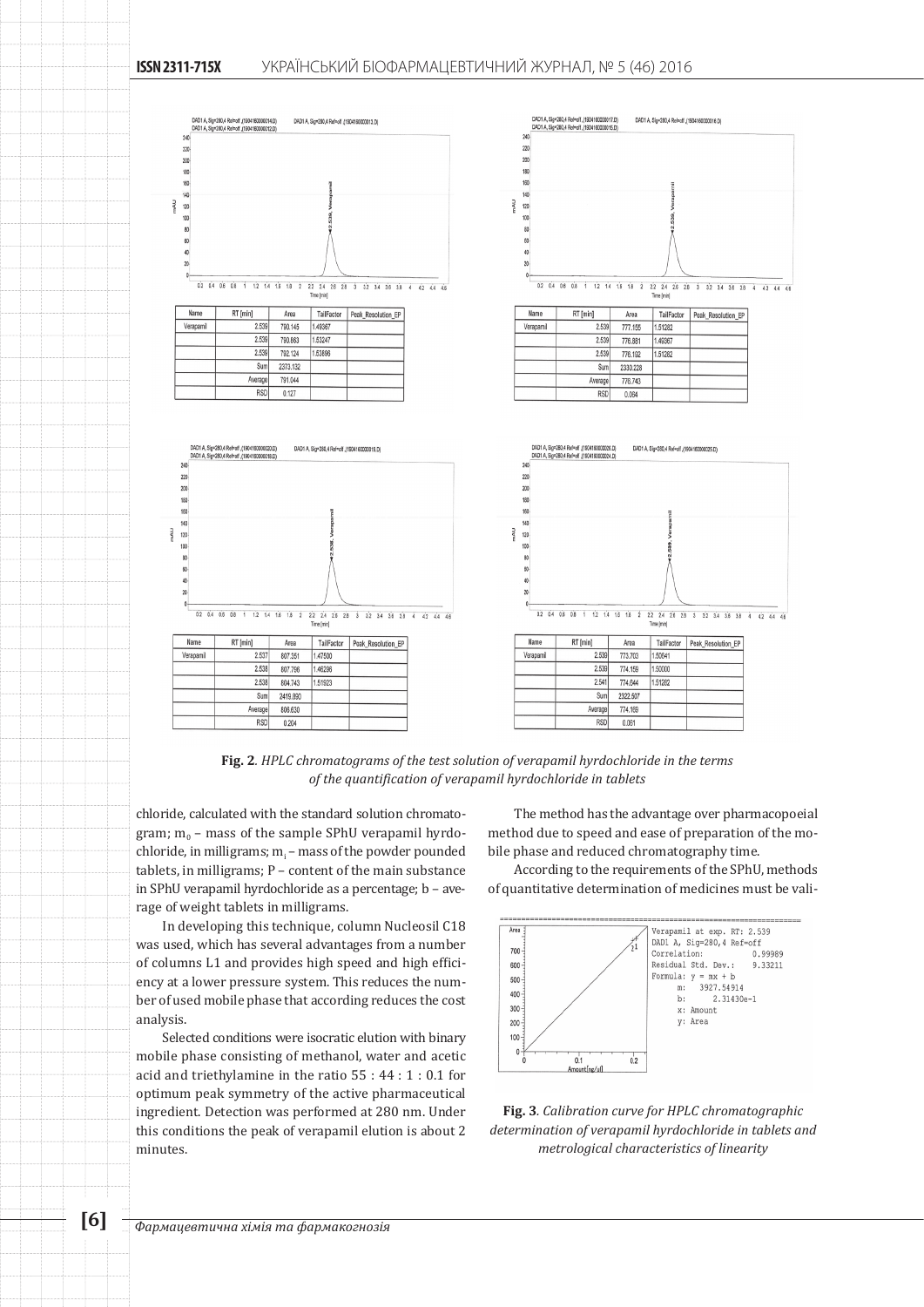Table

#### **THE RESULTS OF TESTING THE QUANTITATIVE DETERMINATION OF VERAPAMIL HYRDOCHLORIDE ON THE ACCURACY BY METHOD HPLC**

| Solution                                                                                                                    | Put (solution         | Found (concentration | The relation found to input. |
|-----------------------------------------------------------------------------------------------------------------------------|-----------------------|----------------------|------------------------------|
|                                                                                                                             | concentration), mg/ml | solution), mg/ml     | $Z, \mathcal{Y}_0$           |
| RS <sub>1</sub>                                                                                                             | 0.203                 | -                    |                              |
| RS <sub>2</sub>                                                                                                             | 0.196                 |                      |                              |
| MS 70 %                                                                                                                     | 0.146                 | 0.144                | 98.6                         |
| MS 100 %                                                                                                                    | 0.196                 | 0.199                | 101.5                        |
| MS 130 %                                                                                                                    | 0.259                 | 0.264                | 101.9                        |
|                                                                                                                             |                       | The average          | 100.7                        |
| The relative standard deviation, Sz %                                                                                       |                       |                      | 0.032                        |
| Relative confidence interval, $\Delta z$ %                                                                                  |                       | 0.06                 |                              |
| The critical value for convergence results $\Delta z$ % $\leq$ 3.2                                                          |                       | Correct              |                              |
| The criterion of statistical insignificance<br>systematic error<br>$\delta\% =  \overline{Z} - 100  \leq \Delta_z/\sqrt{n}$ | $\leq 0.20$           | Correct              |                              |
| The overall conclusion of the procedure                                                                                     |                       | Correct              |                              |

dated. We have studied the following validation characteristics: linearity, accuracy and range of application [1, 4].

Evaluation of linearity was performed on the entire range of application of the method using standard method. The study of dependence of absorbance on the concentration was conducted using model solutions of the samples. The results obtained were statistically processed by the least squares method according to the requirements of the SPhU. For each of test solutions the average value of the peak area were calculated. The results obtained were processed by the least squares method for line  $y = m \times x + b$  and metrological charactericticsare are shown in Fig. 3.

Requirements for the parameters of the linear dependence in this case are carried out within the whole range of the method application (70-130 %). Accuracy and convergence were studied by "put-found" on standard solutions of verapamil hyrdochloride.

Prepared 3 models of verapamil hydrochloride solutions API:

| Name of solution | Sample, mg |
|------------------|------------|
| MS 70 %          | 14.6       |
| MS 100 %         | 19.6       |
| MS 130 %         | 259        |

Prepared 2 reference solution:

| Name of solution | Sample, mg |
|------------------|------------|
| RS <sub>1</sub>  | 20.3       |
| RS <sub>2</sub>  | 19.6       |

Model solutions were prepared according to the procedure completely repeating the procedure for preparing the test solution. By comparing the two solutions for each analyte built calibration graph (level 1-2, including all parallel injection and specifying the appropriate concentration reference solution), passing through zero. For calibration schedule, each analyte concentration was calculated corresponding model solution (Table).

To measure and calculate the metrological evaluation of convergence and accuracy of the method were obtained. The actual values the ratio of the average values of peak for each solutions were calculated to the mean peak area of the reference solution, the values *Xi = (Ci/Cst) × 100 %, Yi = (Yi/Yst) × 100 %*, as well as the value *Zi = (Yi/Xi) × 100 %*, the concentration found in % to the concentration introduced were determined. The calculation results are shown in Table. To assess the intermediate precision the relative confidence interval for 5 parallel measurements of the quantitative content of substances, which should be less than the maximum permissible uncertainly analysis results (Dz % £ 3.2 %), was used. Tests were carried out using one batch of the drug by different drug analysts on the same chromatograph in different days using different measuring vessels.

#### **CONCLUSIONS**

In conclusion, the developed method has the advantage over pharmacopoeial method due to speed and ease of preparation of the mobile phase and reduced chromatography time and cost of analysis. The results obtained in this research work clearly indicated that the proposed HPLC method is rapid, economical, simple, accurate, selective, precise and applicable to the analysis of verapamil hyrdochloride in medicines.

#### **REFERENCES**

- 1. ICH Topic Q2 (R1) Validation of Analytical Procedures: Text and methodology.
- 2. Logoyda L. Development and validation of new methods of analysis for the determination of different natural and synthetic original active pharmaceutical ingredients in medicines. Duphat 2015; 48.
- 3. Logoyda L. Development of methods for identification of calcium channel blockers in medicines / L. Lo-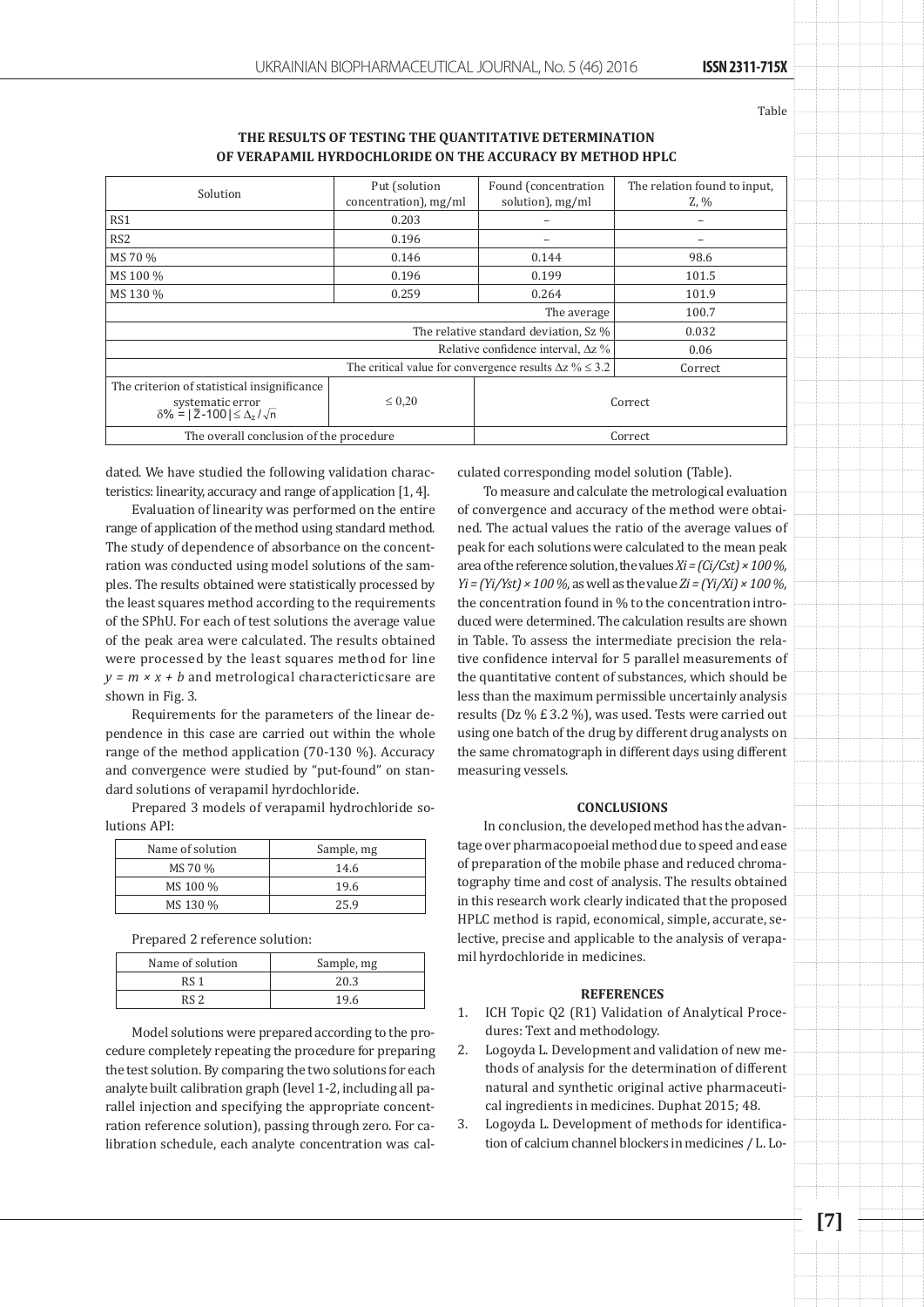goyda, D. Korobko, S. Saprun // Int. J. Res. Ayurveda Pharm. – Mar.-Apr. – 2016. – Vol. 7 (2). – P. 88-91.

- 4. Logoyda L. Validation of chromatographic methods of analysis for the determination of active pharmaceutical ingredients in different medicines. PharmaSchool association for pharmaceutical development and scientific research, 2016. – 34 p.
- 5. State Pharmacopoeia of Ukraine: in 3 Vol. / State Enterprise "Ukrainian Scientific Center pharmacopoeia quality medicines". – 2-nd ed. – Kharkiv: State

Enterprise "Ukrainian Scientific Center of Quality pharmacopoeia of medicines", 2014. – Vol. 2. – 724 p.

- 6. State Pharmacopoeia of Ukraine / State Enterprise "Scientific and Expert Centre pharmacopoeia". – 1-st ed. – Appendix 2. – Kharkiv: State Enterprise "Ukrainian Scientific Center of Quality pharmacopoeia of medicines", 2008. – 620 p.
- 7. "United States Pharmacopoeia (USP). Medicare Prescription Drug Benefit Model Guidelines Source Information". www.nlm.nih.gov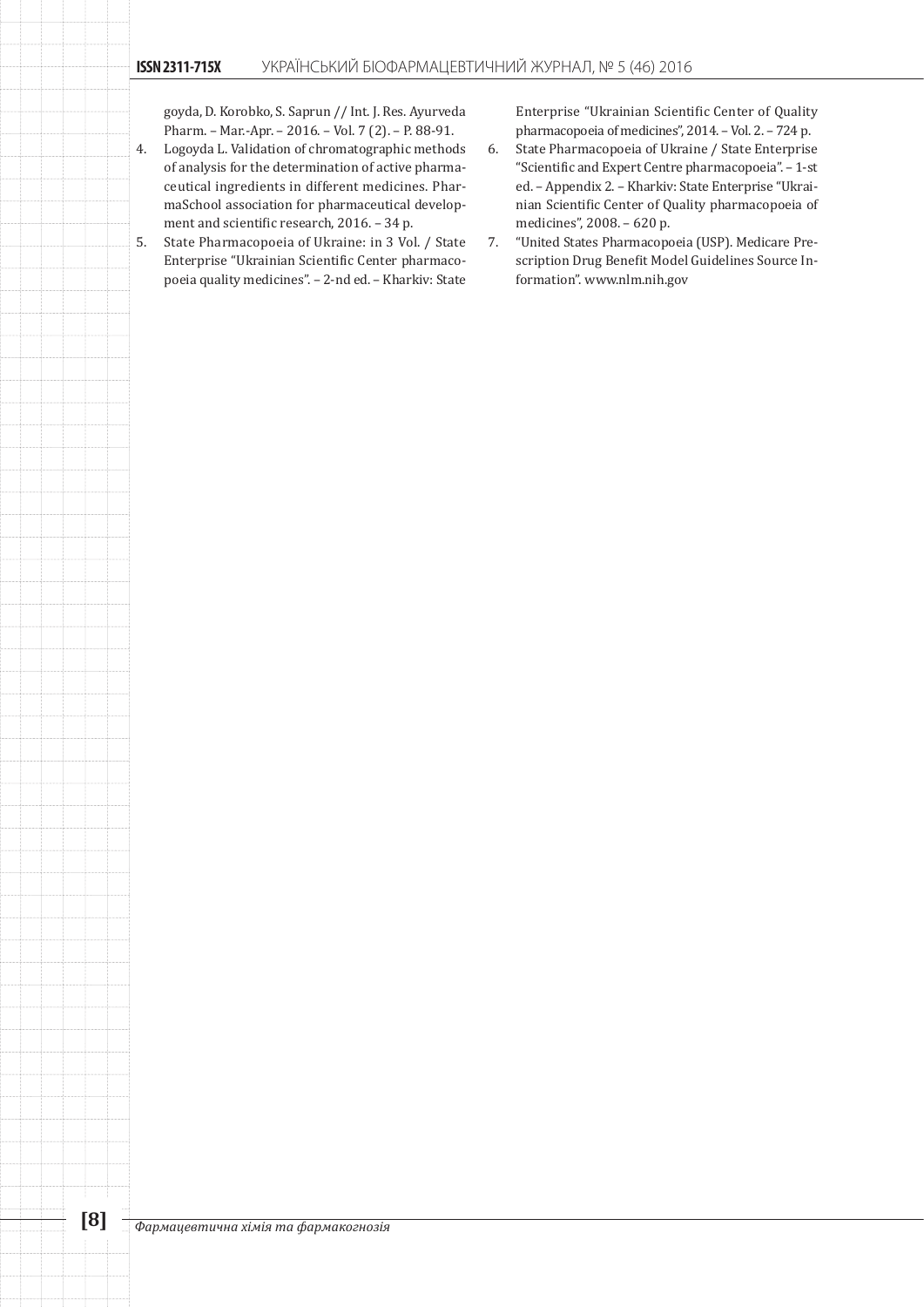## **УДК 615.2-07:615.012]-092.4**

## **Л. С. Логойда**

## **РОЗРОБКА МЕТОДОЛОГІЇ ХРОМАТОГРАФІЧНОГО ВИЗНАЧЕННЯ ВЕРАПАМІЛУ ГІДРОХЛОРИДУ В ЛІКАРСЬКИХ ЗАСОБАХ**

Метою даного дослідження була розрока більш простих, чутливих, точних і менш дорогих методів визначення верапамілу гідрохлориду в лікарських засобах за допомогою високоефективної рідинної хроматографії. Хроматографічний аналіз верапамілу гідрохлориду проводили на рідинному хроматографі Agilent 1290 Infinity II LC System. При розробці нашої методики використовувалася колонка Nucleosil С18, яка має ряд переваг серед колонок L1 і забезпечує високу швидкість і високу ефективність при більш низькому тиску системи. Це зменшує кількість використовуваної рухомої фази, що відповідно знижує аналіз витрат. Нами були підібрані умови ізократичного елюювання з рухомою фазою, що складалася з метанолу, води, оцтової кислоти та триетиламіну у співвідношенні 55 : 44 : 1 : 0.1 для досягнення оптимальної симетрії піку активного фармацевтичного інгредієнта. За даних умов пік верапамілу елююється близько 2 хвилин. Крім цього, скорочення часу аналізу досягалося за рахунок спрощення умов пробопідготовки завдяки використанню в якості розчинника метанолу та рухомої фази. Запропонований метод аналізу має перевагу в порівнянні з фармакопейним методом завдяки швидкості і легкості приготування рухомої фази і скорочення часу хроматографування. Результати, отримані в роботі, чітко свідчать, що запропонований метод є швидким, економічним, простим, точним і підходить для визначення верапамілу гідрохлориду в лікарських засобах.

**Ключові слова:** верапамілу гідрохлорид; високоефективна рідинна хроматографія; валідація; лінійність; точність та прецизійність, діапазон застосування

#### **УДК 615.2-07:615.012]-092.4**

#### **Л. С. Логойда**

**РАЗРАБОТКА МЕТОДОЛОГИИ ХРОМАТОГРАФИЧЕСКОГО ОПРЕДЕЛЕНИЯ ВЕРАПАМИЛА ГИДРОХЛОРИДА В ЛЕКАРСТВЕННЫХ СРЕДСТВАХ**

> Целью данного исследования была разработка более простых, чувствительных, точных и менее дорогих методов определения верапамила гидрохлорида в лекарственных средств с помощью высокоэффективной жидкостной хроматографии (ВЭЖХ). Хроматографический анализ верапамила гидрохлорида проводили на жидкостном хроматографе Agilent 1290 Infinity II LC System. При разработке нашей методики использовалась колонка Nucleosil С18, которая имеет ряд преимуществ среди колонок L1 и обеспечивает высокую скорость и высокую эффективность при более низком давлении системы. Это уменьшает количество используемой подвижной фазы, что соответственно снижает анализ затрат. Нами были подобраны условия изократического элюирования с подвижной фазой, состоящей из метанола, воды, уксусной кислоты и триэтиламина в соотношении 55 : 44 : 1 : 0.1 для достижения оптимальной симметрии пика активного фармацевтического ингредиента. При данных условиях пик верапамила элюируется около 2 минут. Кроме этого, сокращение времени анализа достигалось за счет упрощения условий пробоподготовки благодаря использованию в качестве растворителя метанола и подвижной фазы. Предложенный метод анализа имеет преимущество по сравнению с фармакопейным методом благодаря скорости и легкости приготовления подвижной фазы и сокращения времени хроматографирования. Результаты, полученные в работе, четко свидетельствуют, что предложенный метод является быстрым, экономичным, простым, точным и подходит для определения верапамила гидрохлорида в лекарственных средствах.

> **Ключевые слова**: верапамила гидрохлорид; высокоэффективная жидкостная хроматография; валидация; линейность; точность и прецизионность; диапазон применения

*Адреса для листування:* 46001, м. Тернопіль, майдан Волi, 1. Тернопільський державний медичний університет ім. І. Я. Горбачевського

Надійшла до редакції 25.09.2016 р.